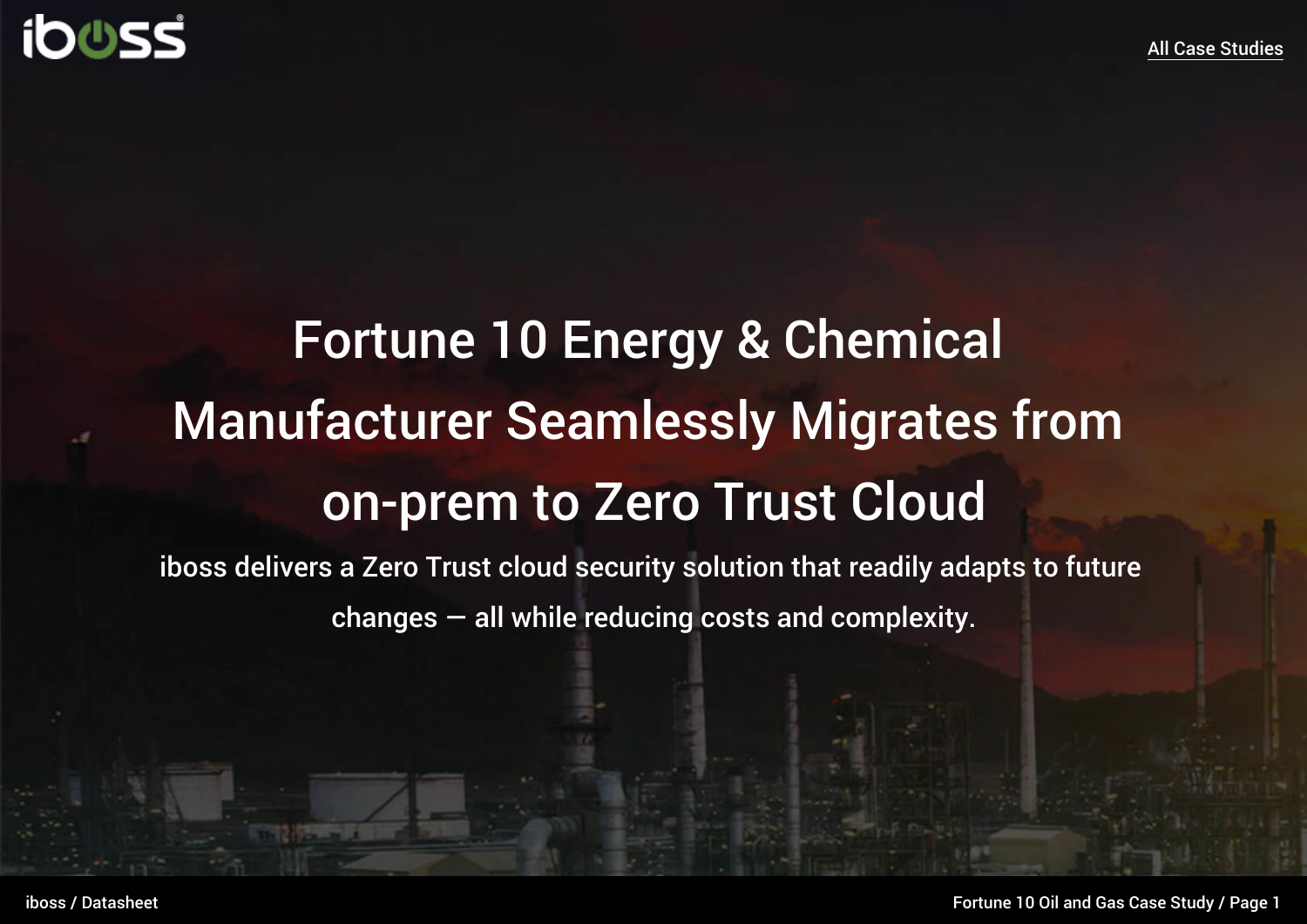### About Fortune 10 US Multinational Oil & Gas Corporation

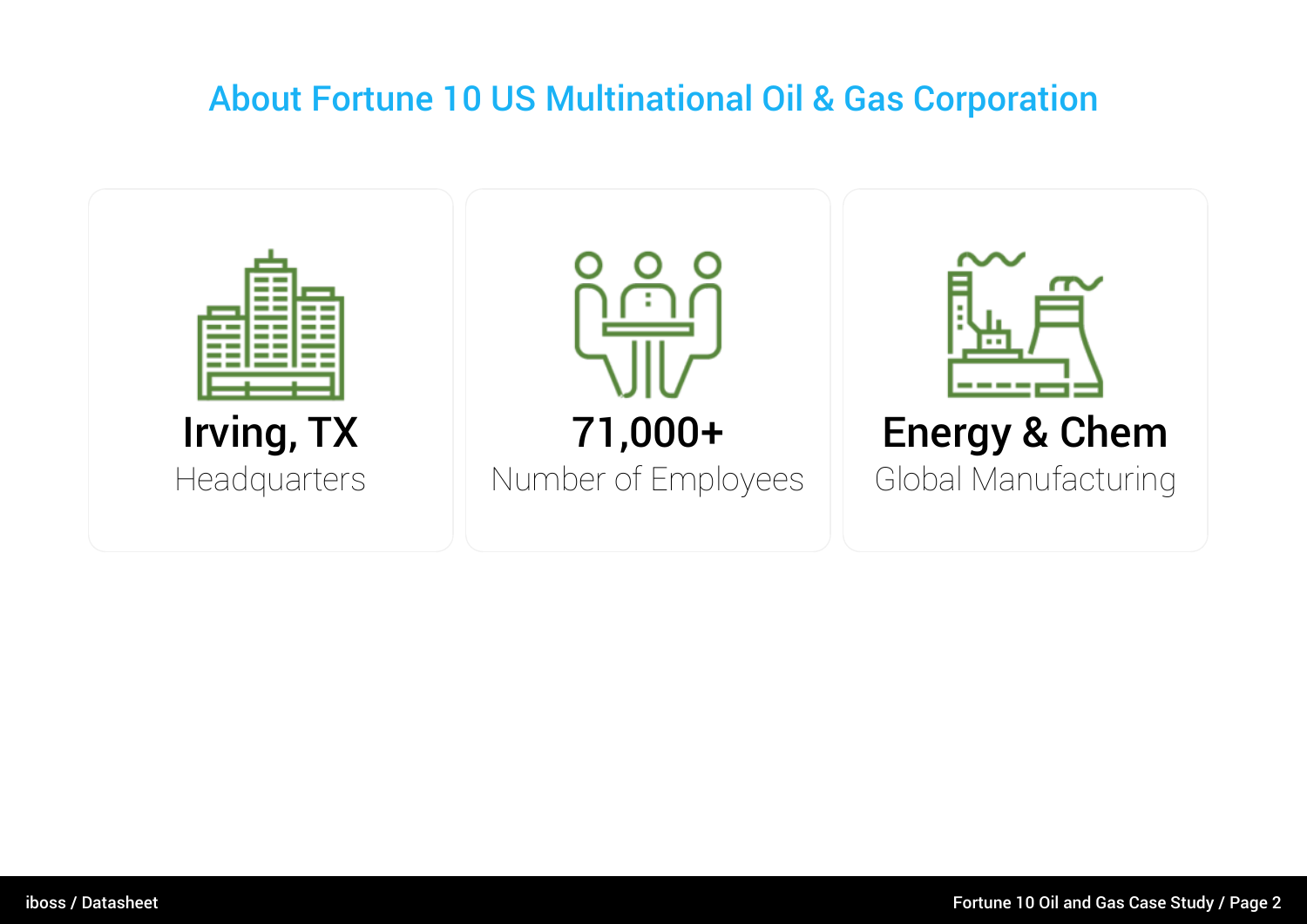## Introduction

As one of the world's largest publicly traded energy providers and chemical manufacturers, this organization develops and applies nextgeneration technologies to help safely and responsibly meet the world's growing needs for energy and high-quality chemical products. An industry leader in almost every aspect of the energy and chemical manufacturing businesses, they operate facilities or market products in most of the world's countries, explore for oil and natural gas on six continents, and research and develop next-generation technologies to help meet the dual challenge of fueling global economies while addressing the risks of climate change.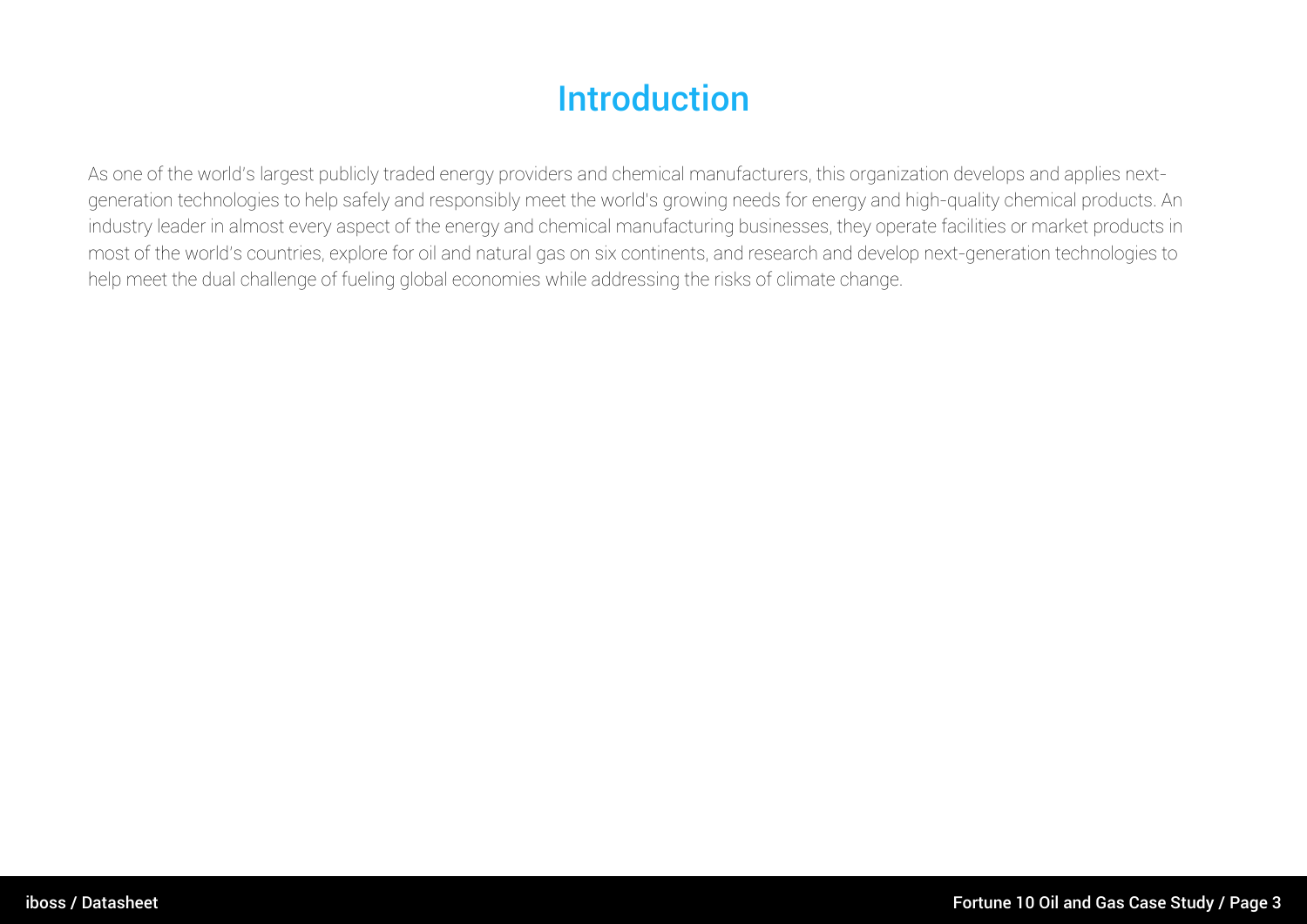## The Challenge: Traditional Network Security Appliances in a Cloud-First **World**

Explosive bandwidth, mobility and SaaS cloud application growth makes an appliance-based approach to network security unsustainable. The organization leveraged traditional proxy appliances, which are ineffective at securing users and devices that are no longer bound by network boundaries. The organization experienced slow connections that prevented users from working effectively in remote locations. This led to challenges for their IT team as equal protection could not be applied to users in the same manner between the office and the road. This dynamic, enterprise organization:

- Is a forward-thinking technology and security innovator moving to complete Zero Trust network model
- Was previously structured with traditional firewall & web gateway proxy appliances at network perimeter edges
- Needed cloud-based SaaS network security solution that could apply and deliver fast, secure connections in the most remote locations of the world without appliances or infrastructure
- Needed full-stream packet capture capabilities, SaaS delivered, capable of storing months of raw packet capture for security review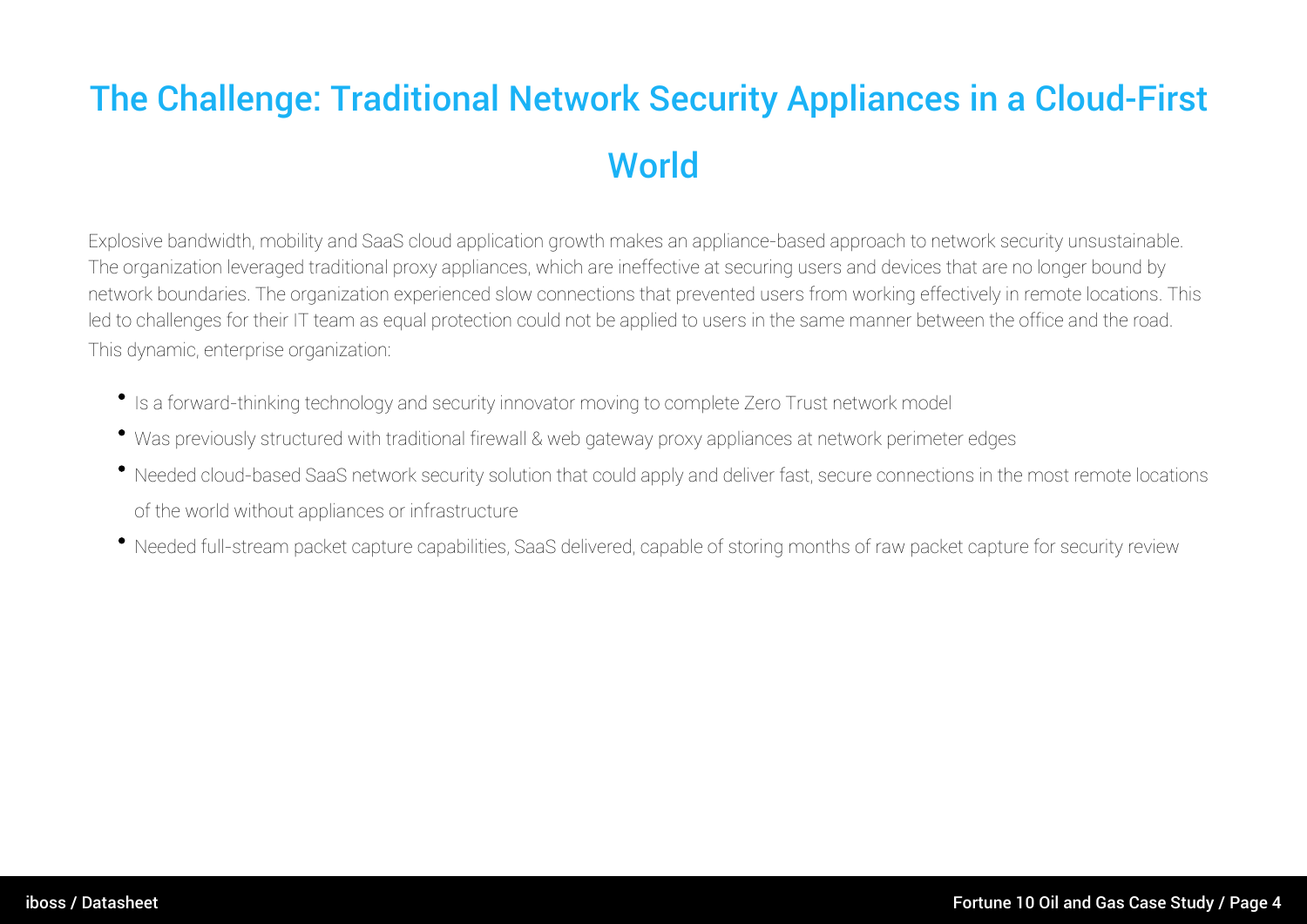# The Solution: Seamlessly Migrate from Security Appliances to the Cloud for Fast and Secure Internet Access in the World's Most Remote **Locations**

With an extensive feature-set required by the most demanding enterprises, only iboss cloud can transition all of the capabilities found in traditional web gateway proxies and network firewall appliances to the cloud. iboss has infinite compute capabilities and can handle any bandwidth load with its containerized horizontally scaling design. Instead of buying or renewing proxy appliances, the organization switched to iboss to solve remote work issues with ease. With iboss, the organization's IT team was able to create filtering policies, malware prevention rules and data loss prevention policies that protect users without worrying about how that policy will make it to the user. iboss was chosen as the organization's core global cloud-based SaaS proxy and firewall solution after extensive capability and security efficacy testing against competitors. The company experienced the following outcomes:

- All network security functions traditionally delivered via the on-prem firewall and proxy appliances were ported over to iboss platform
- Packet capture was fully delivered and made possible via the containerized cloud architecture of the iboss platform
- Hard-to-reach remote users (for example, in China), were also connected to the iboss platform for security and a consistent security policy
- The organization leveraged iboss cloud's unique zero trust and IP restriction capabilities in the cloud to increase its security posture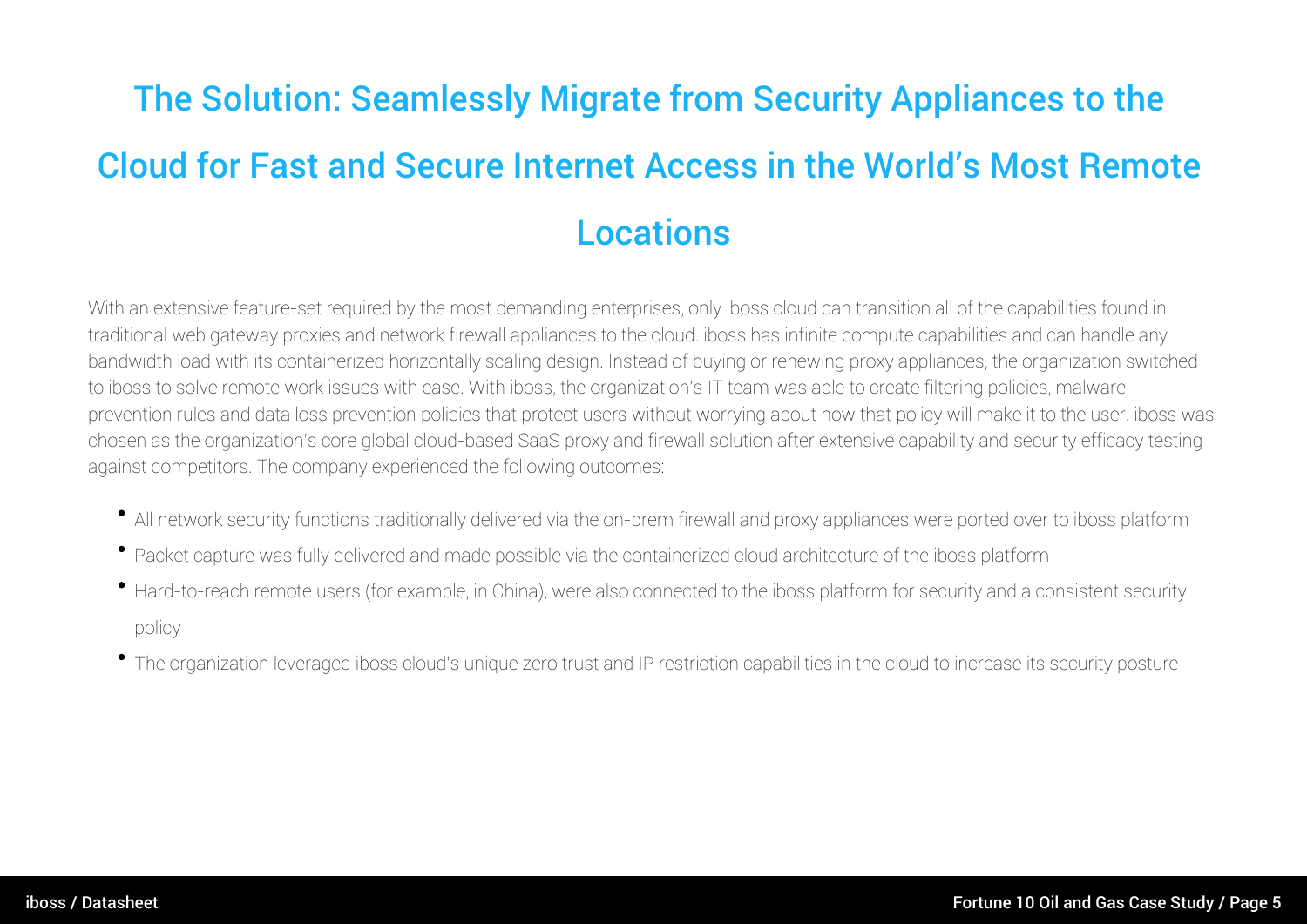#### Key Outcomes:

- iboss chosen as the organization's core cloud-based SaaS proxy and firewall solution globally after extensive capability & security efficacy testing against competitors
- All network security functions traditionally delivered via on-prem firewall and proxy appliances were ported over to iboss platform
- Packet capture was fully delivered and made possible via the containerized cloud architecture of the iboss platform
- Hard-to-reach remote users (ex. China), were also connected to the iboss platform for security and a consistent security policy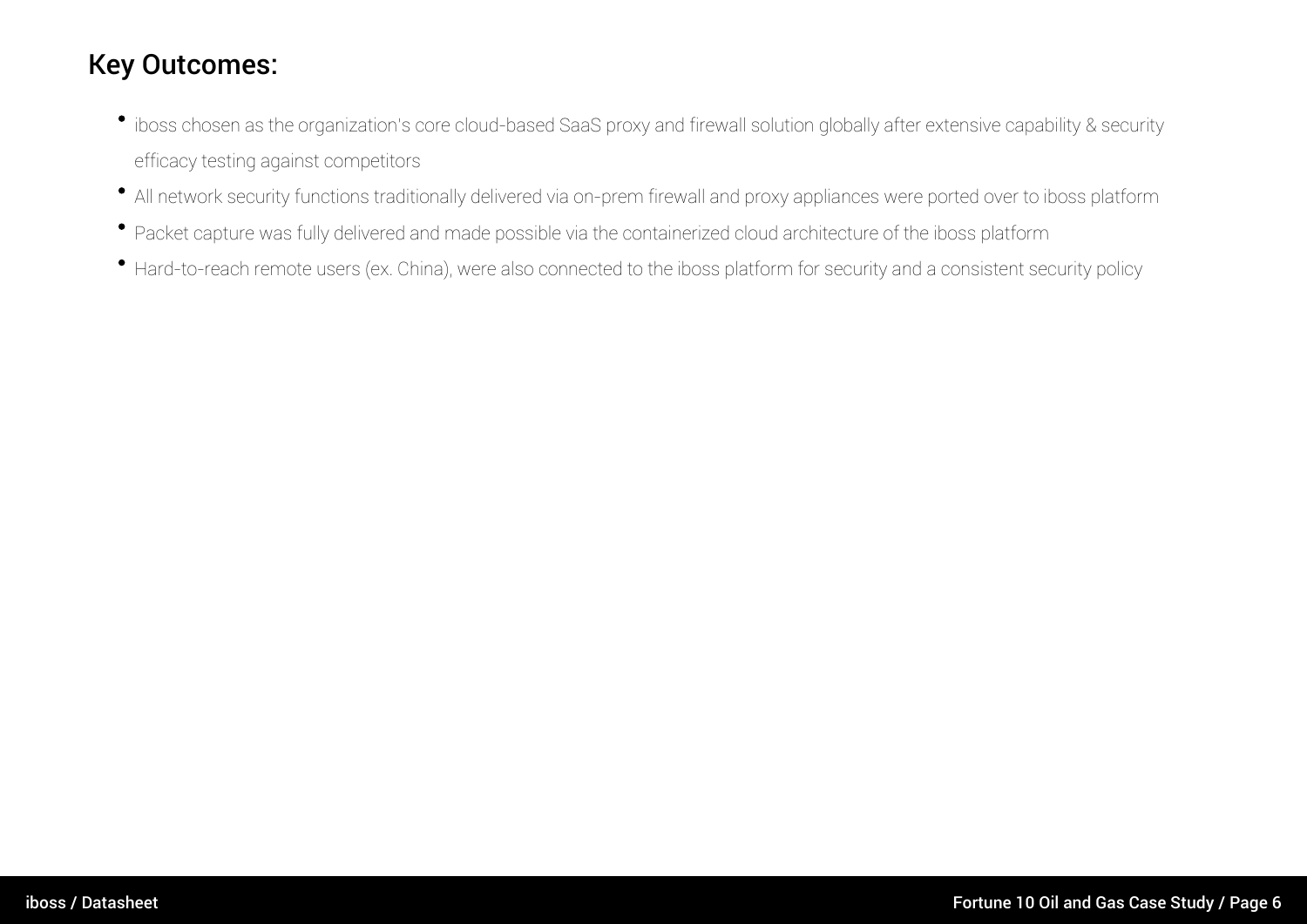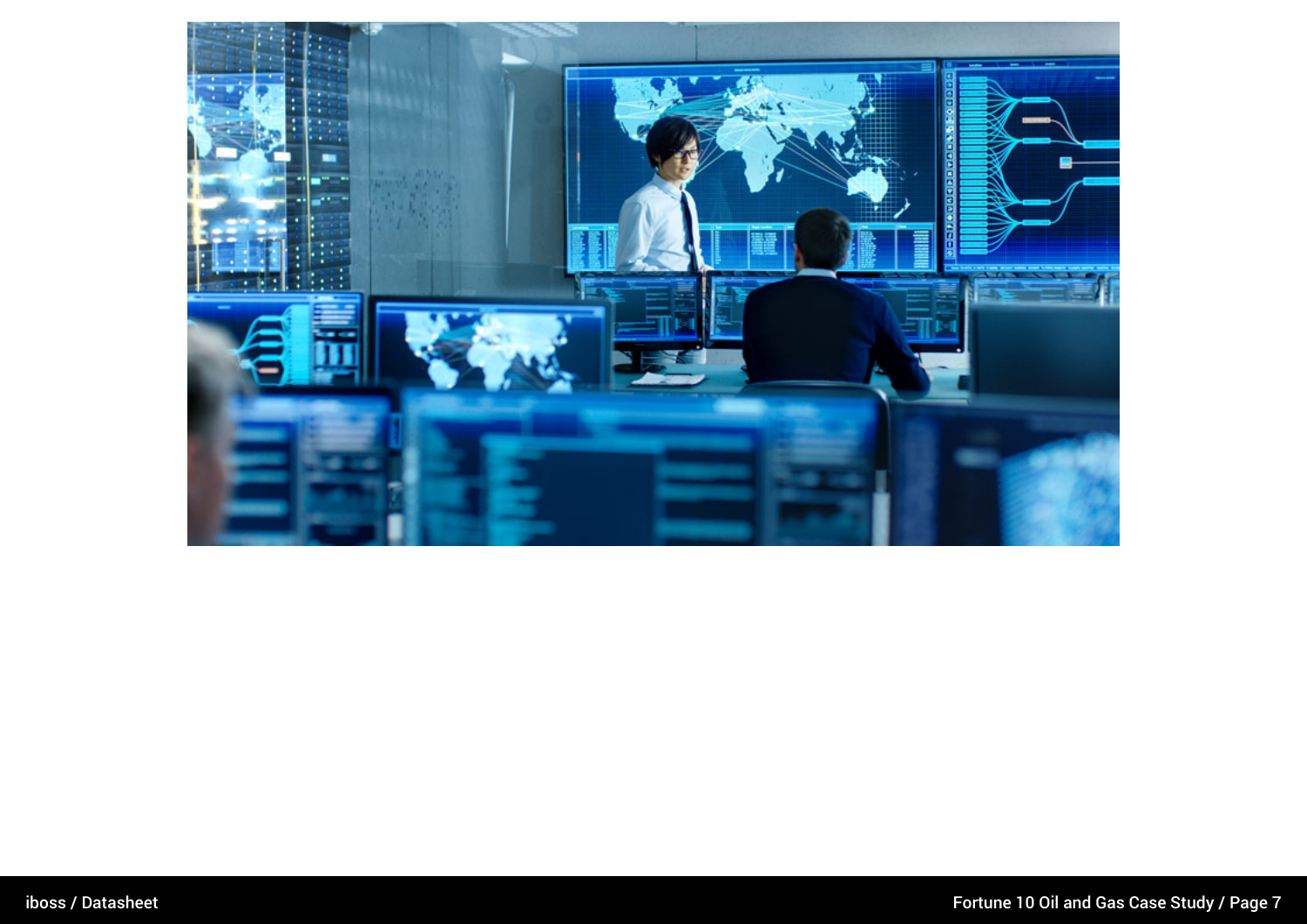## The Results

iboss provided a seamless transition from on-prem network security appliances to network security in the cloud. This enabled the organization to gain the full visibility and control needed to secure remote workers. With the iboss patented containerized cloud architecture, employees experienced fast and secure connections on any device, from any location, in the cloud.

> The increase in mobile workforces, corporate data residing across multiple public clouds and the increased threat of cyber-attacks has created an urgent need to transition security to the cloud to protect corporate data. We created one of the worlds largest purpose built security clouds designed to seamlessly protect our data and employees in this dynamic technology landscape.

#### **Name Redacted for Security** *CTO, Fortune 10 US Oil & Gas Corporation*

The iboss cloud allowed administrators to create zones to ensure data is scanned within regulated regions when users enter those regions. In addition, the log event data that is generated by the cloud was sent to reporting databases that reside within admin controlled zones to ensures regulatory requirements are met while leveraging the elasticity and power of a cloud based gateway platform. The organization also benefited from unparalleled threat visibility and comprehensive network protections with the iboss + FireEye Cloud Network Security. As a result, the company is protected against the world's most sophisticated and damaging attacks, regardless of location. By migrating to the iboss cloud, the organization has implemented a durable cloud security solution that readily adapts to future changes —all while reducing costs and complexity.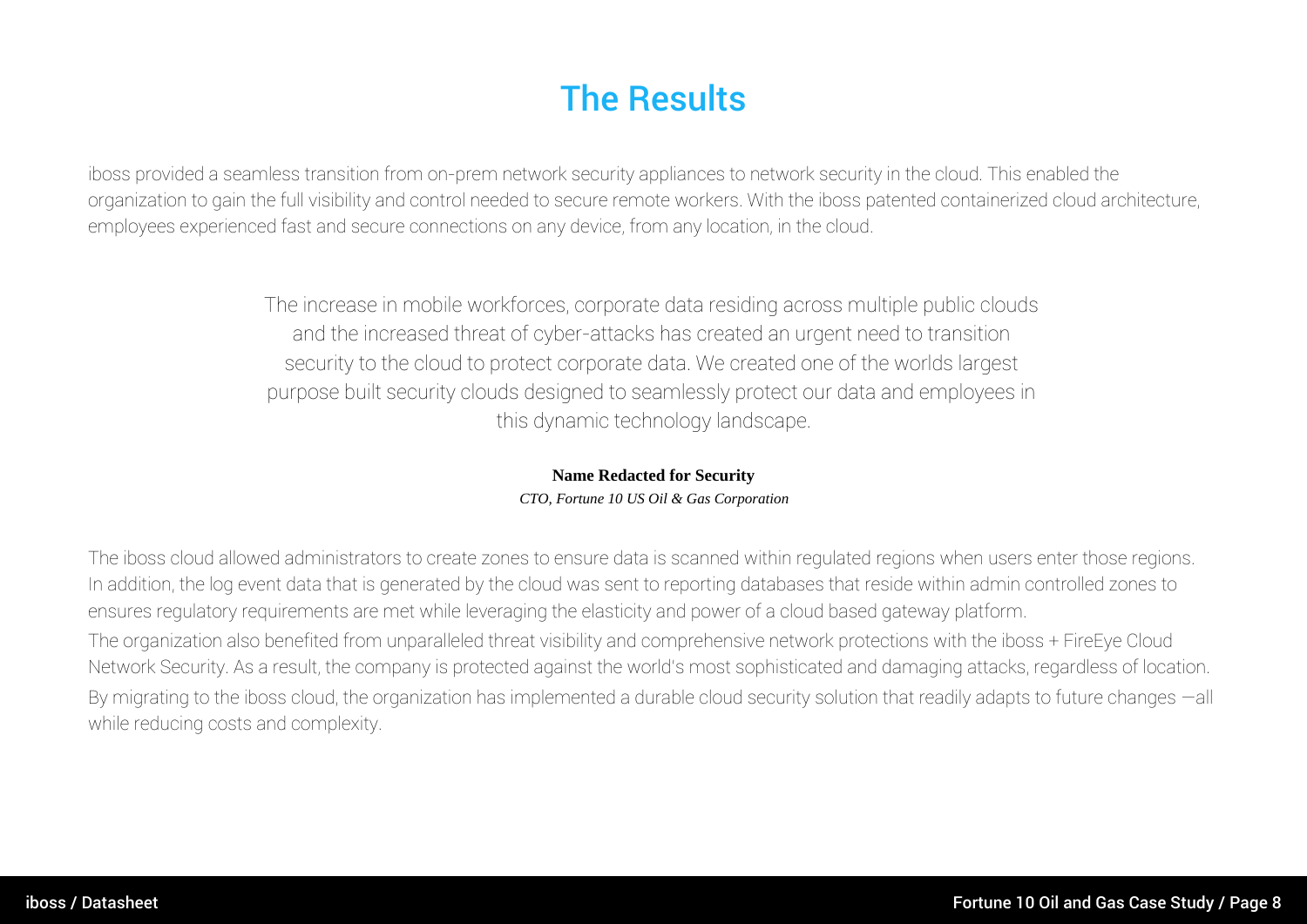## Customer's Key Takeaways

- <sup>1</sup>. iboss delivered 100% of the firewall and web gateway proxy security functions traditionally found in on-prem appliances via the cloud
- 2. Ability to provide global coverage for all users regardless of location, including remote, hard-to-reach regions
- 3. Containerized cloud architecture provided the organization the data isolation it required, including geo-zoning for GDPR
- 4. iboss reduced the costs and complexity of IT maintenance
- 5. iboss increased user experience and productivity by providing fast and secure Internet access on any device, from any location, at any scale